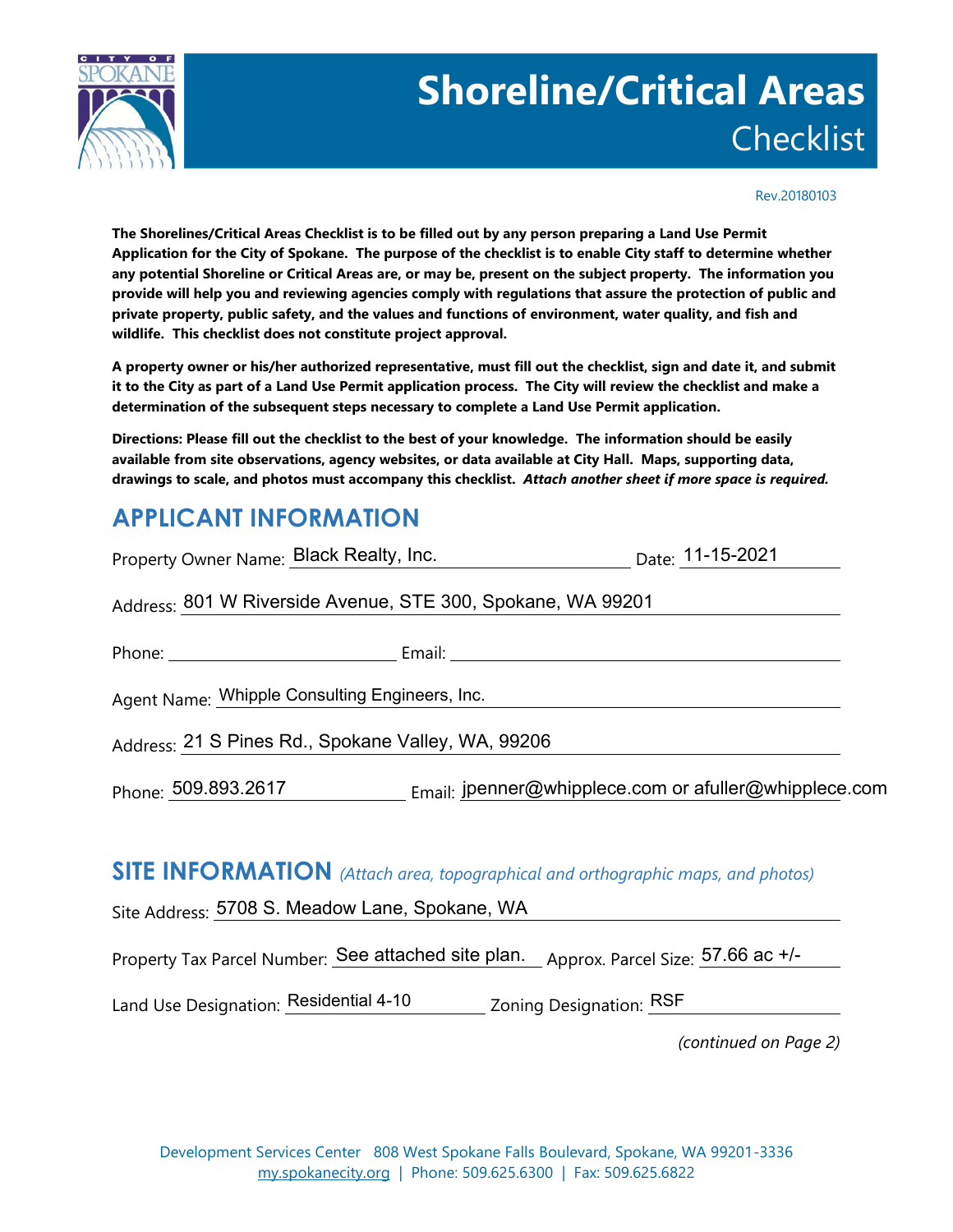| $\bigcap$                        |               | <b>Shoreline/Critical Areas Checklist</b> |
|----------------------------------|---------------|-------------------------------------------|
| Is the site currently developed? | <b>DA Yes</b> | ⊟ No                                      |

If yes, list existing structures and dimensions: Two single-family dwellings and one outbuilding.

Are you aware of any environmental studies that have been prepared related to or including the subject property or related to any property located within 300 feet of the subject property? If yes, list titles on an attached sheet.  $\Box$  Yes  $\Box$  No

Describe the project: Preliminary plat to subdivide 7 parcels into 160 lots in the RSF zone.

Indicate whether or not the following are potentially located on-site or within 300 feet of the subject property:

| Fish and Wildlife Habitat $\Box$ Yes $\Box$ No |                            | Floodplain or Floodway    | $\square$ Yes $\square$ No |
|------------------------------------------------|----------------------------|---------------------------|----------------------------|
| Wetlands                                       | $\square$ Yes $\square$ No | Critical Aquifer Recharge | $\boxtimes$ Yes $\Box$ No  |
| Geological Hazard                              | $\Box$ Yes $\Box$ No       | Spokane River             | $\square$ Yes $\square$ No |
| Streams                                        | $\square$ Yes $\square$ No | Latah Creek               | $\square$ Yes $\square$ No |

#### **SHORELINES** *(Provide site specific information, refer to maps and provide support data)*

Describe the general site topography. Check all that apply:

- ☐ Flat *(less than 5 foot elevation changes over entire site)*
- ☐ Rolling *(slopes on site generally less than 15% - a vertical rise of 10ft over a horizontal distance of 33-66ft)*
- ☐ Hilly *(slopes on site more than 15% and less than 30% - vertical rise of 10ft over horizontal distance of 33-66 ft)*
- ☐ Steep *(grades of greater than 30% present on site – vertical rise of 10ft over horizontal distance of less than 30ft)*
- $\Box$  Other please describe:

Is there any surface water body or indication of surface water bodies on or in the immediate vicinity (300 feet) of the proposed site or adjacent sites? Check all that apply:

**☑** Gullies □ Rivers

 $\overline{a}$ 

- ☐ Wetlands/Potential Wetlands ☐ Drainage Ways
- 
- ☐ Creeks
- ☐ Lakes/Ponds ☐ Year-round or Seasonal Streams